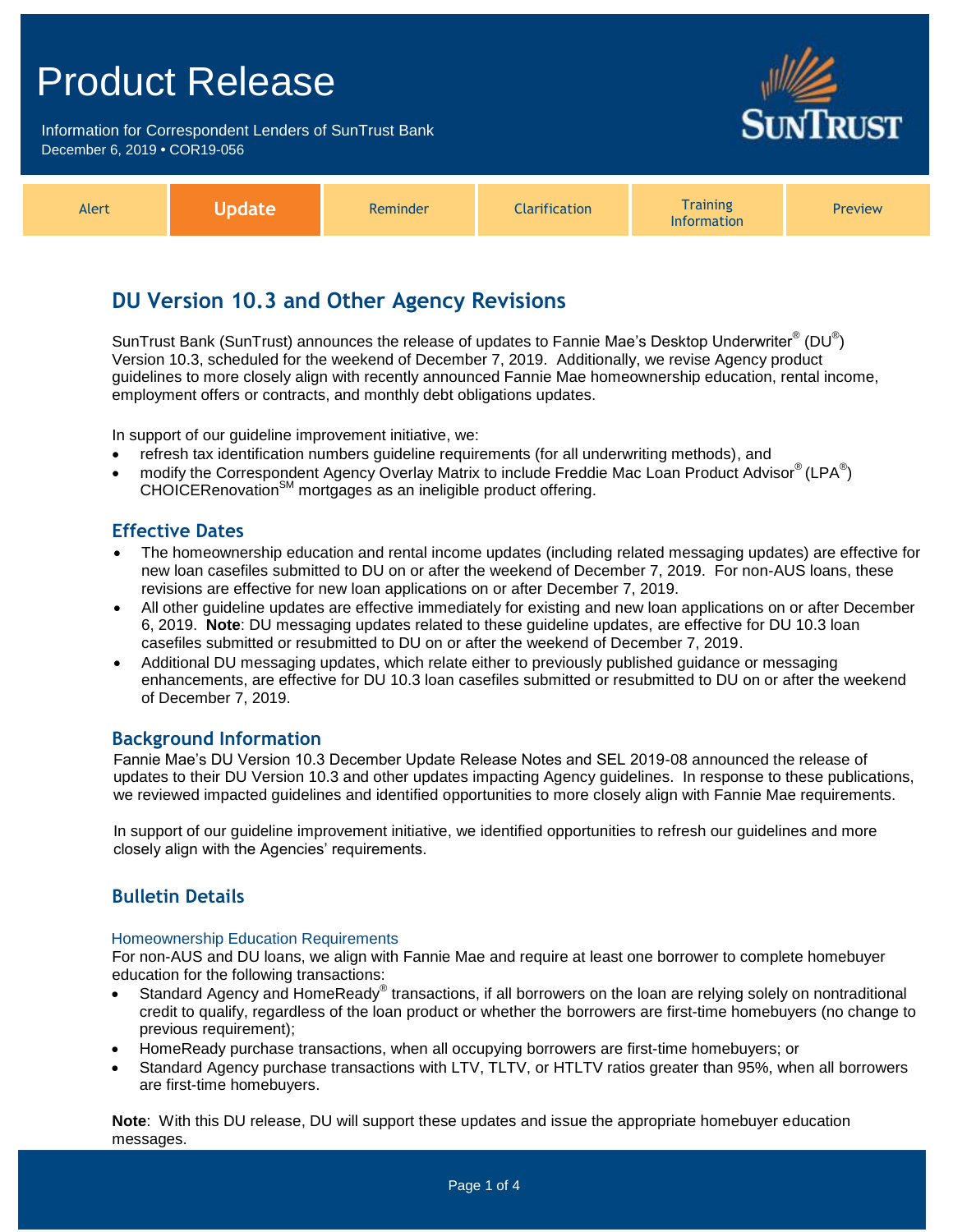Information for Correspondent Lenders of SunTrust Bank December 6, 2019 **•** COR19-056



## **Bulletin Details, continued**

#### Rental Income

For non-AUS and DU loans, we align with Fannie Mae and implement new requirements for determining when rental income can be used for qualifying purposes.

To determine the amount of rental income from the subject property that can be used for qualifying purposes when the borrower is purchasing a two- to four-unit primary residence or one- to four-unit investment property, the following must be considered:

| If the borrower |                                                                                                                                                                                                | Then for qualifying purposes |                                                                                                                                                                                                                                                                     |  |
|-----------------|------------------------------------------------------------------------------------------------------------------------------------------------------------------------------------------------|------------------------------|---------------------------------------------------------------------------------------------------------------------------------------------------------------------------------------------------------------------------------------------------------------------|--|
| $\bullet$       | currently owns a primary residence (or has a current<br>housing expense), and<br>has at least a one-year history of receiving rental<br>income or documented property management<br>experience | $\bullet$                    | there is no restriction on the amount of rental income<br>that can be used.                                                                                                                                                                                         |  |
| $\bullet$       | currently owns a primary residence (or has a current<br>housing expense), and<br>has less than one-year history of receiving rental<br>income or documented property management<br>experience  | $\bullet$<br>$\bullet$       | for a primary residence, rental income in an amount<br>not exceeding PITIA of the subject property can be<br>added to the borrower's gross income, or<br>for an investment property, rental income can only be<br>used to offset the PITIA of the subject property. |  |
|                 | does not own a primary residence, and<br>does not have a current housing expense                                                                                                               | $\bullet$                    | rental income from the subject property cannot be<br>used.                                                                                                                                                                                                          |  |

**Note**: With this DU release, Fannie Mae revises the message issued for subject property rental income to state that rental income may not be used for qualifying if the borrower does not own a primary residence or have a primary housing expense.

### Employment Offers or Contracts

For non-AUS and DU loans, we revise requirements for Option #2 – Paystub Not Obtained Before Loan Delivery (this option was previously named Loan Delivered Prior to Borrower Starting Employment) and specify that the borrower's start date must be no earlier than 30 days prior to the note date or no later than 90 days after the note date. Prior to delivery, the lender must obtain the following documentation depending on the borrower's start date:

| If the borrower's start date is                                 | <b>Documentation Required</b>                                                                                    |  |
|-----------------------------------------------------------------|------------------------------------------------------------------------------------------------------------------|--|
| The note date or no more than 30 days prior to the note<br>date | Employment offer or contract; and<br>Verbal verification of employment that confirms active<br>employment status |  |
| No more than 90 days after the note date                        | Employment offer or contract                                                                                     |  |

**Note**: With this DU release, Fannie Mae modifies the message issued when it appears that the borrower's employment has not yet begun, to reflect this update.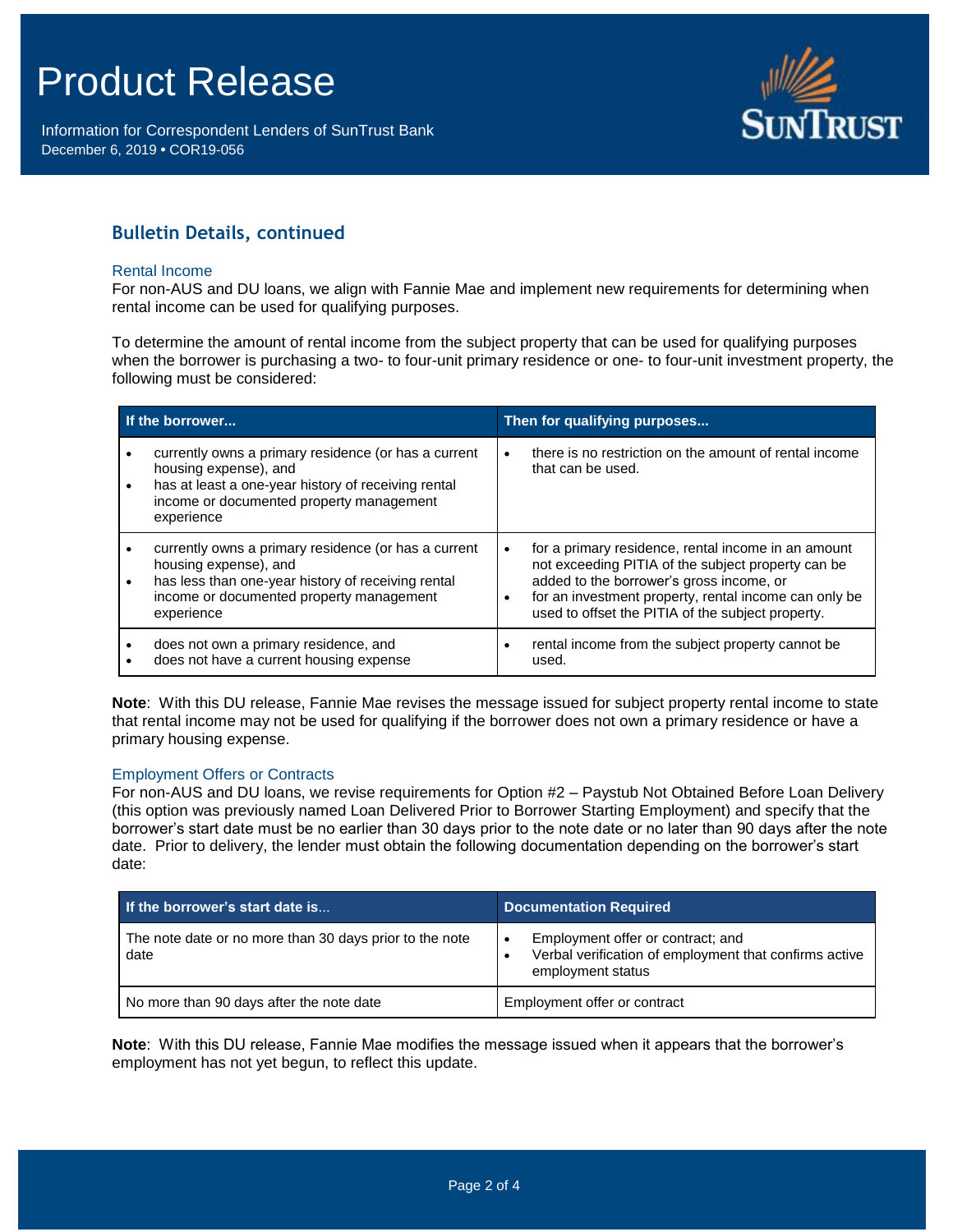Information for Correspondent Lenders of SunTrust Bank December 6, 2019 **•** COR19-056



## **Bulletin Details, continued**

#### Monthly Debt Obligations

Fannie Mae currently states that an alimony obligation can be a reduction to income in lieu of including it as a monthly debt in the debt-to-income (DTI) ratio. With this update, we add the following clarifications for casefiles underwritten through DU:

- Lenders must enter the obligation as a negative amount as its own line item (rather than reducing another income type by the amount of the obligation)
- If the borrower also receives alimony income, this amount should be combined with the amount of the alimony payment and entered as a net amount

For non-AUS and DU loans, we revise alimony, child support or maintenance payments guidelines to state that a copy of the divorce decree, separation agreement, court order, or equivalent documentation confirming the amount of the obligation must be retained in the loan file.

**Note**: With this DU release, Fannie Mae modifies the message when alimony, child support, or maintenance is entered as a liability instructing the lender to confirm the payments and number of months remaining using the required documentation.

### Additional DU Messaging Updates

In addition to the messaging updates previously announced in this bulletin, this DU release includes additional messaging updates, including the following:

- Revise DU messages that display the account number associated to debts provided on the credit report to only display a subset of the last digits associated with the actual account number
- Modify the Social Security Number (SSN) message to no longer require the lender to directly verify the borrowers SSN with the Social Security Administration
- Update the 4506-T message to remove the requirement for a signed 4506-T for any borrower whose income is not being used to qualify for the loan
- Retire outdated credit report comparison messages
- Additional messaging updates to provide clarity and consistency with currently published guidelines

### Other Guideline Improvements

In support of our guideline improvement initiative, we:

- Refresh tax identification numbers guideline requirements (for all underwriting methods), and
- Modify the Correspondent Agency Overlay Matrix document to include Freddie Mac LPA CHOICERenovation mortgages as an ineligible product offering.

### Before and After Matrices

- [Click here](http://www.truistsellerguide.com/manual/cor/products/Cr19-056BANew.pdf) to see the before and after matrix that provides a detailed overview of the guideline updates related to the following:
	- o homeownership education
	- o rental income
	- [Click here](http://www.truistsellerguide.com/manual/cor/products/Cr19-056BAExistandNew.pdf) to see the before and after matrix that provides a detailed overview of all other guideline updates.

### Revised Materials

Click [Agency Loan Programs,](https://www.truistsellerguide.com/manual/cor/products/CAgency.pdf) Fannie Mae HomeReady® [and Freddie Mac Home Possible](https://www.truistsellerguide.com/Manual/cor/products/CHomeReadyandHomePossible.pdf)® Mortgages, and [Correspondent Agency Overlay Matrix](https://www.truistsellerguide.com/manual/cor/products/CAgencyCreditOverlays.pdf) to review the revised product materials.